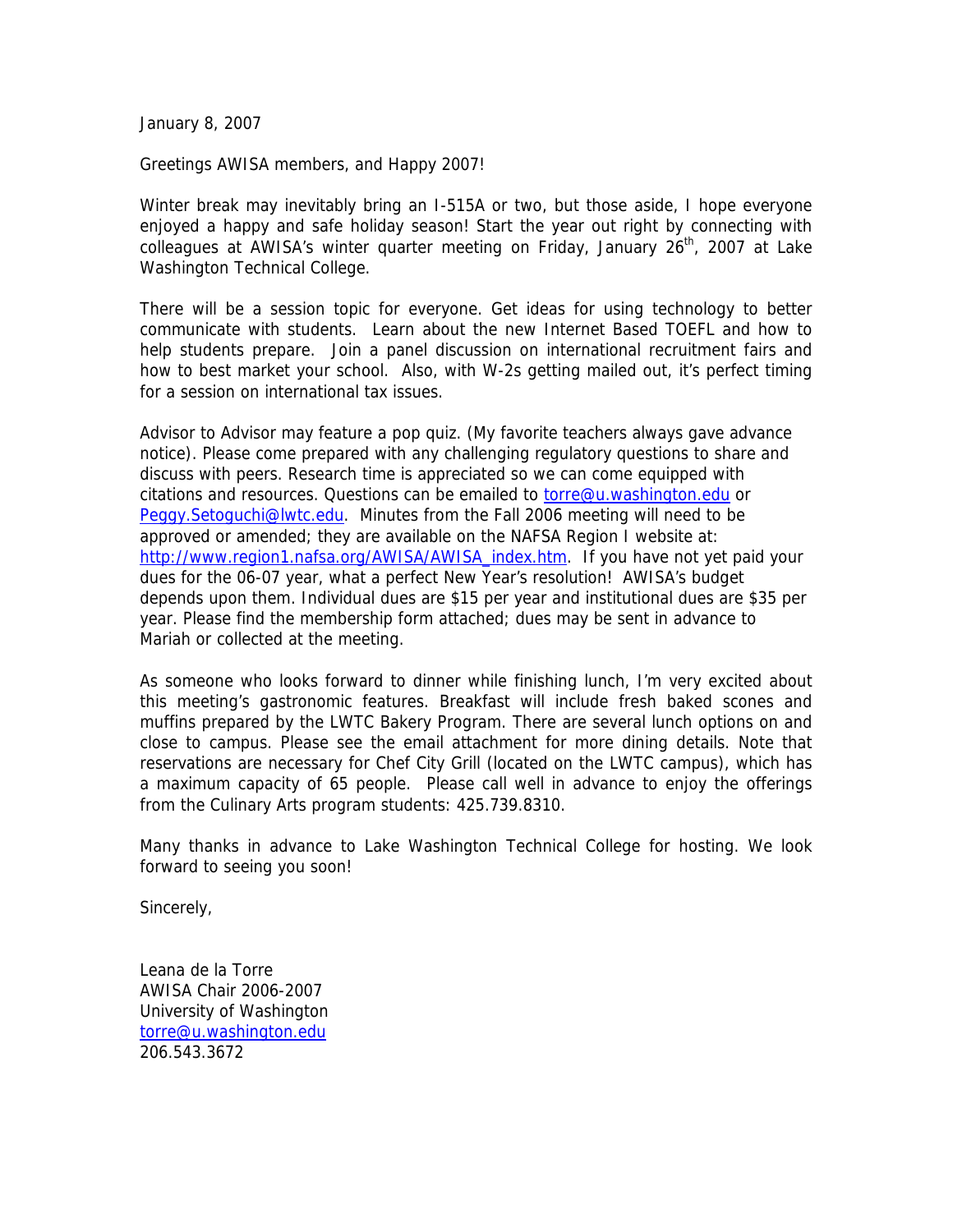

# **AWISA Winter Meeting Friday, January 26th, 2007 Lake Washington Technical College AGENDA**

- 
- 8:30-9:00 Social Time West Building: W404
- 9:00-9:20 Welcome Address, Dr. Mike Metke, Lake Washington Technical College President

### **9:30-10:30 Concurrent Sessions**

#### **Session A: Using Technology to Enhance Communication with Students**

Presented by Peggy Setoguchi, Ed Sargent and Ludmila Bagriy of Lake Washington Technical College, Room W401

How does your office communicate with students? Are you looking for new ways to get "your message" across effectively? Are you thinking about staffing issues and how to best take advantage of limited resources? In this interactive session we will discuss what methods offices currently use to communicate with students—resources, internal procedures, time management—as well as new innovative ideas. LWTC has been working to enhance our communication with both students and the wider campus. We will highlight three easy tools our office is currently using and developing: enewsletters/publications, Podcasting, and `My Space'. We hope through open discussion and collaboration you can gain fresh ideas to start the New Year off right!

# **Session B: The Next Generation TOEFL**

Presented by Jonathan Dietzen, Kaplan English Programs, Room W305B

This session will focus on interpreting the new Internet Based TOEFL (iBT) test. We will be covering the following topics: why the test was recently changed, exactly what these changes are, how they will impact your students, FREE iBT practice test opportunities, and other relevant information. With recent changes to the TOEFL, international students are being more authentically assessed and are basically freaking out! Come find out more about this recent test change so you can help to prepare them for the next generation in TOEFL testing.

### **10:45-11:45 Concurrent Sessions**

### **Session C: International Recruitment & Marketing Panel**

Presented by Peggy Printz, Study USA, Herman Calzadillas, Lake Washington Technical College, Christa Schulz, Skagit Valley College, and Ariana Stafford, Everett Community College, Room W305B